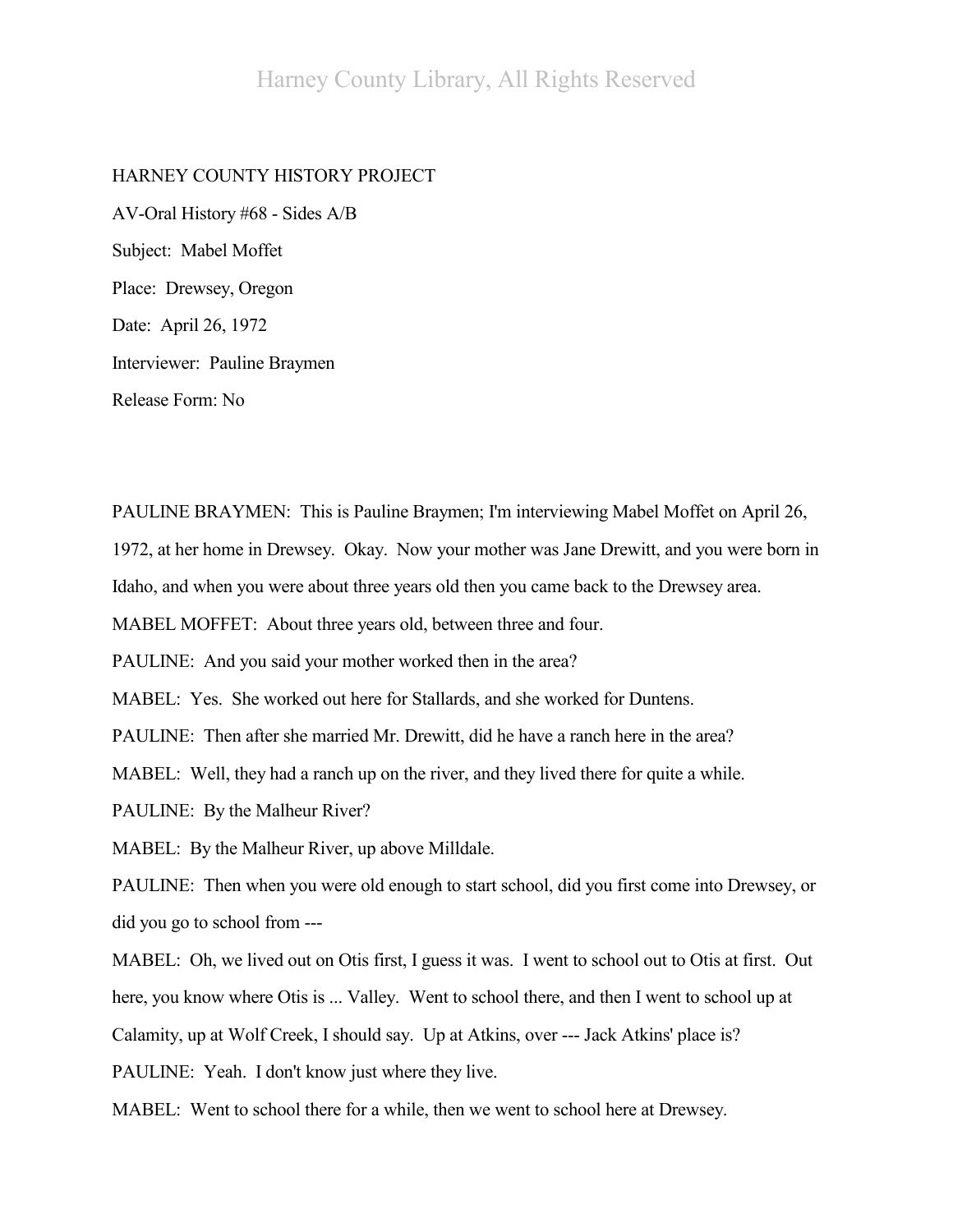PAULINE: Did you ride to school, or go in a buggy, or what?

MABEL: When I went up on the ranch, I stayed with Mama's cousin there for a while, and went to school on horseback then, from there over to the school on Wolf Creek for a short while, not long. But a short while I went to school on horseback and took Mama's cousin's boy with me. And he rode behind me on my horse.

PAULINE: Was this during the winter?

MABEL: It was in the winter, late fall and early winter.

PAULINE: Someone was telling me the other day, that out in this area they had school for about three months in the fall, and then three months in the spring. Do you remember that?

MABEL: I don't remember that, no I don't. That must have been when I was quite small.

PAULINE: When you were at school in Drewsey, was it a very big school then?

MABEL: Yes, it was a good-size school then; they had about three rooms then in the schoolhouse.

They had the high school, and the grade school, and the upper grades, so they had quite a few here at that time.

PAULINE: Well, can you tell me some more about the high school? I heard a little bit about it, but the people that talked to me didn't really know very much about it. Do you know how long they had a high school here?

MABEL: No, I don't remember, to be exact, how long they did have it.

PAULINE: This was before you got that age; you went to high school, didn't you?

MABEL: Yes, I wasn't high school age at the time. So, I don't remember just how long we did have it. They had quite a few youngsters here at the high school, but I don't remember how long it - --

PAULINE: Well, Drewsey was quite a bit larger then.

MABEL: Oh yes, it was. It was quite a place here at one time. A lot different than what it is now. PAULINE: I've heard something about the fact that the cowboys, especially from the PLS Company would come and spend the winter here.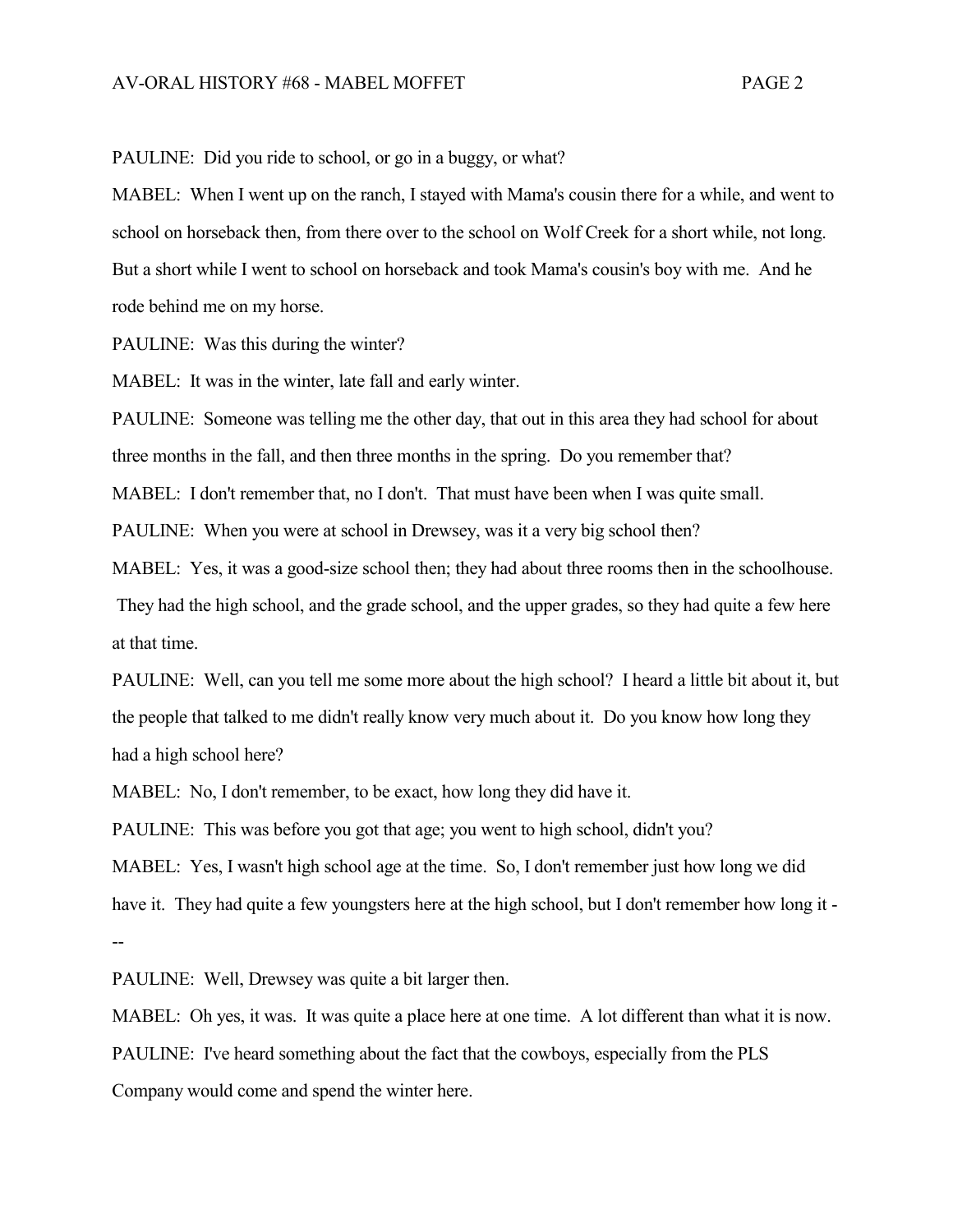## MABEL: Yes.

PAULINE: Was that because the weather was pretty nice or ---

MABEL: Well, I think so, and then they had the cattle, you know, and they had to feed.

PAULINE: They fed cattle then near here?

MABEL: Yes.

PAULINE: That's what they did.

MABEL: Yes, they did, well in different places here, you know, and wintered their cattle here, fed them. Used to be a big Company, you know, quite a lot of cattle, and quite a few worked for the Company.

PAULINE: Do you remember anything about the newspapers that were in ---

MABEL: Yes, they used to have a press down here. Down here on the street, a newspaper. That's been quite a while ago, too.

PAULINE: Someone was telling me that there was a "Pioneer Sun", and then there was --- I can't remember. Harry Clark was telling me the name of one, but I can't remember what he said it was. MABEL: That run the press?

PAULINE: Uh huh. Roy Beede.

MABEL: Roy Beede and his father, Ed Beede.

PAULINE: Uh huh. I haven't talked to Roy yet. I talked to him a couple years ago for Pioneer Day, but I've got to catch up with him again, get him cornered. Do you know of anyone that has any copies of any old Drewsey newspapers?

MABEL: No, I don't, I just don't know. Someone might have, but I don't know.

PAULINE: I've never seen one, and I've never heard of anybody having one, but I think it would be real interesting to see one.

MABEL: It would be. But I don't know of anyone that has any.

PAULINE: Did you make your own clothes when you were a young girl, or young woman?

MABEL: Oh, my mother sewed for me. She made most all of her clothes. With five girls of us,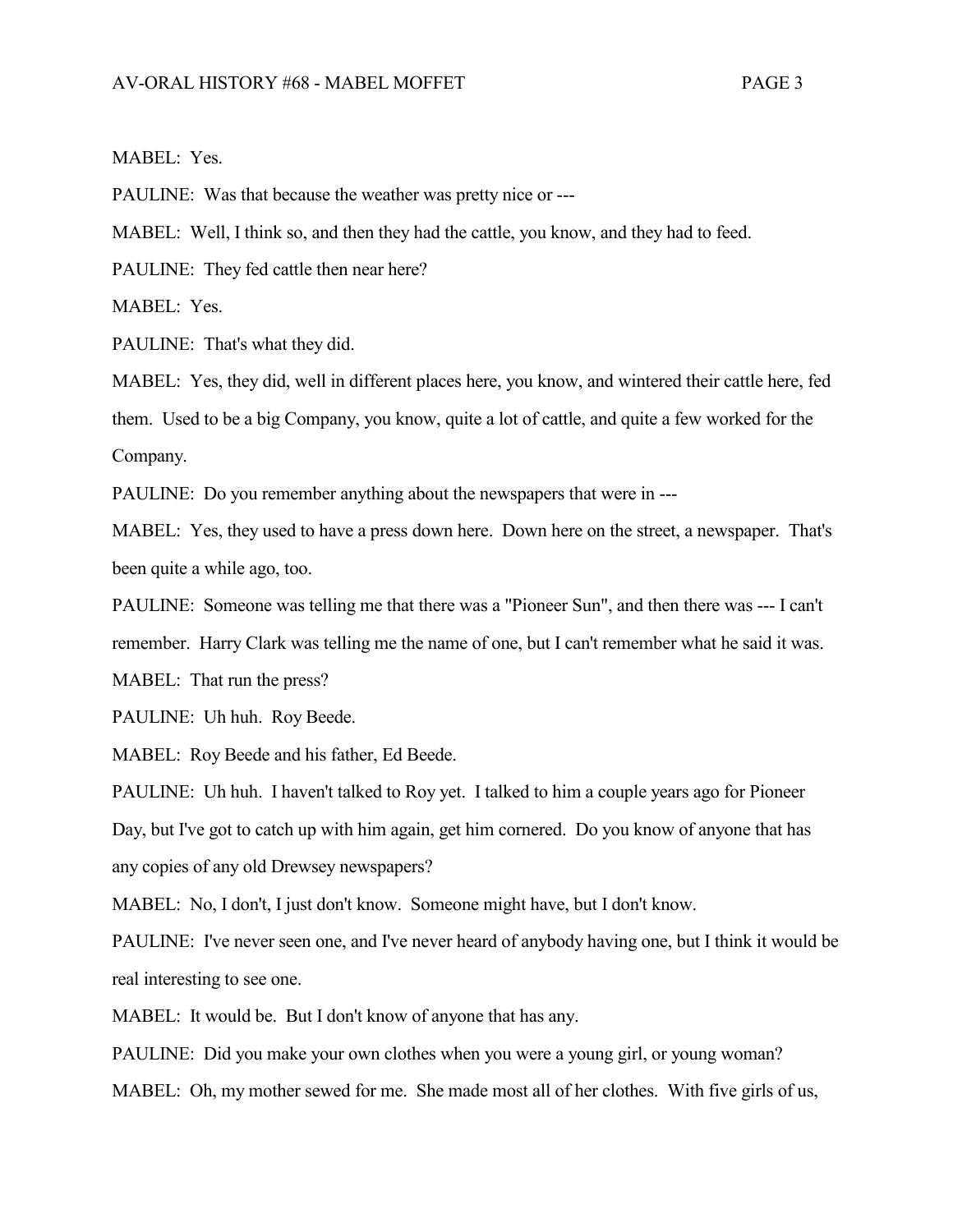and two boys, she kept kinda busy sewing.

PAULINE: That would keep her busy. Did she have a sewing machine, or did she do it all by hand?

MABEL: No, she had a sewing machine.

PAULINE: I've often wondered if it wouldn't be like when the material came into the store, everybody in the community had a new dress off of the same bolt. Is this what happened, or --- MABEL: Well, they had some -- I guess would be. Uh huh. But they had quite an assortment, so they wouldn't all have some just alike. But maybe parts of some of them would happen to be just alike, but --- Kind of like it is now.

PAULINE: Well, maybe times haven't changed, because I went down and bought this at the department store, and I see everybody in town has something like that.

MABEL: That's right.

PAULINE: Yeah. Then did you go to high school at Crane?

MABEL: No, I didn't go to high school.

PAULINE: You didn't go to high school. Did you just get married right out of high school or did you work some place for ---?

MABEL: Well, I didn't go to high school at all.

PAULINE: I meant out of grade school.

MABEL: Yes, just about. I was married when I was 17, just past 17. I was married quite young.

PAULINE: Was the Moffet family an old family here?

MABEL: Yes.

PAULINE: Can you tell me anything about them? How they happened to come here?

MABEL: Well, I really don't know how they happened to come here. They lived in this vicinity

here when my husband was, oh, just a young fellow too, you know, and I don't know.

PAULINE: What was his first name?

MABEL: His name was --- they always called him "Bummer", but his name was William. But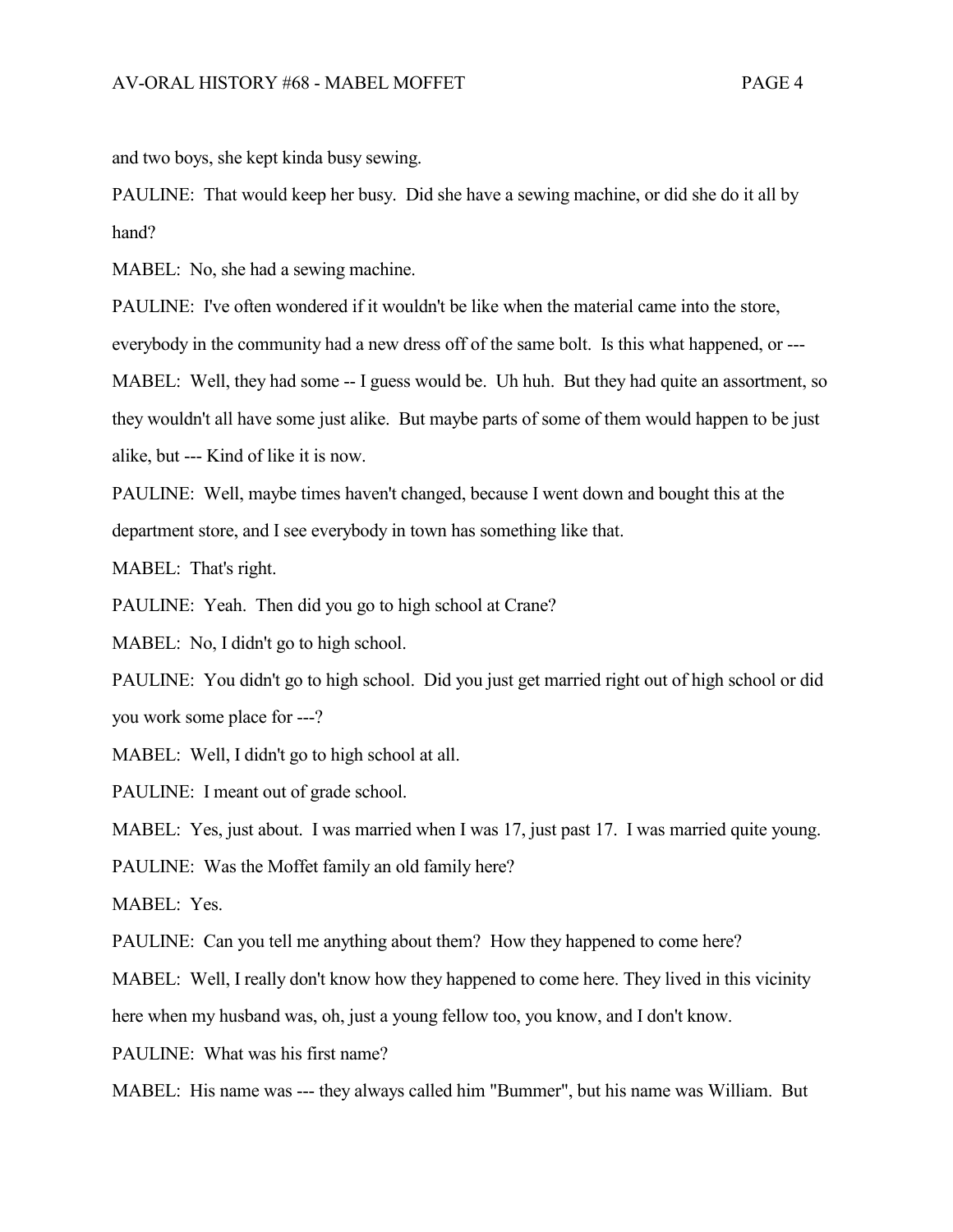nobody ever called him that.

PAULINE: Called him that.

MABEL: He never knew what his name was, hardly.

PAULINE: It's MOFFET.

MABEL: Right.

PAULINE: Well, where did you live then, after you were married?

MABEL: Well, we were here in town for a while, and then we moved up to the ranch on Griffin Creek and we lived there for a while. And we were at the ranch, his folks' place on the river for a while. And then Bummer's father and my stepfather were in the sawmill business, and we owned the sawmill for a while then.

PAULINE: Okay, tell me about that. Where was it?

MABEL: It was up here in the Swales, that is about three miles, four miles from out of the Swales in the mountains.

PAULINE: Now this would be Bummer Moffet and ---

MABEL: Bob Moffet, my father-in-law.

PAULINE: Your father-in-law, Bob Moffet.

MABEL: Bummer was the one that stayed with my stepfather, and they run the mill, worked there.

PAULINE: Okay, I remember that ... this is up on, where you come up on the Swales.

MABEL: Yes, up above the Swales, in the timber, about three mile, four mile out of the Swales.

Then we lived here in Drewsey, we used to live in this house right over here across the street first,

and then we moved up there. We were just kind of here and there for a while.

PAULINE: Did they --- when they had the sawmill, did they --- most of the lumber was used

locally, or did they take a lot of it out of here?

MABEL: No, it was used here locally.

PAULINE: Did they have finished lumber, or was it pretty much just rough?

MABEL: Mostly rough.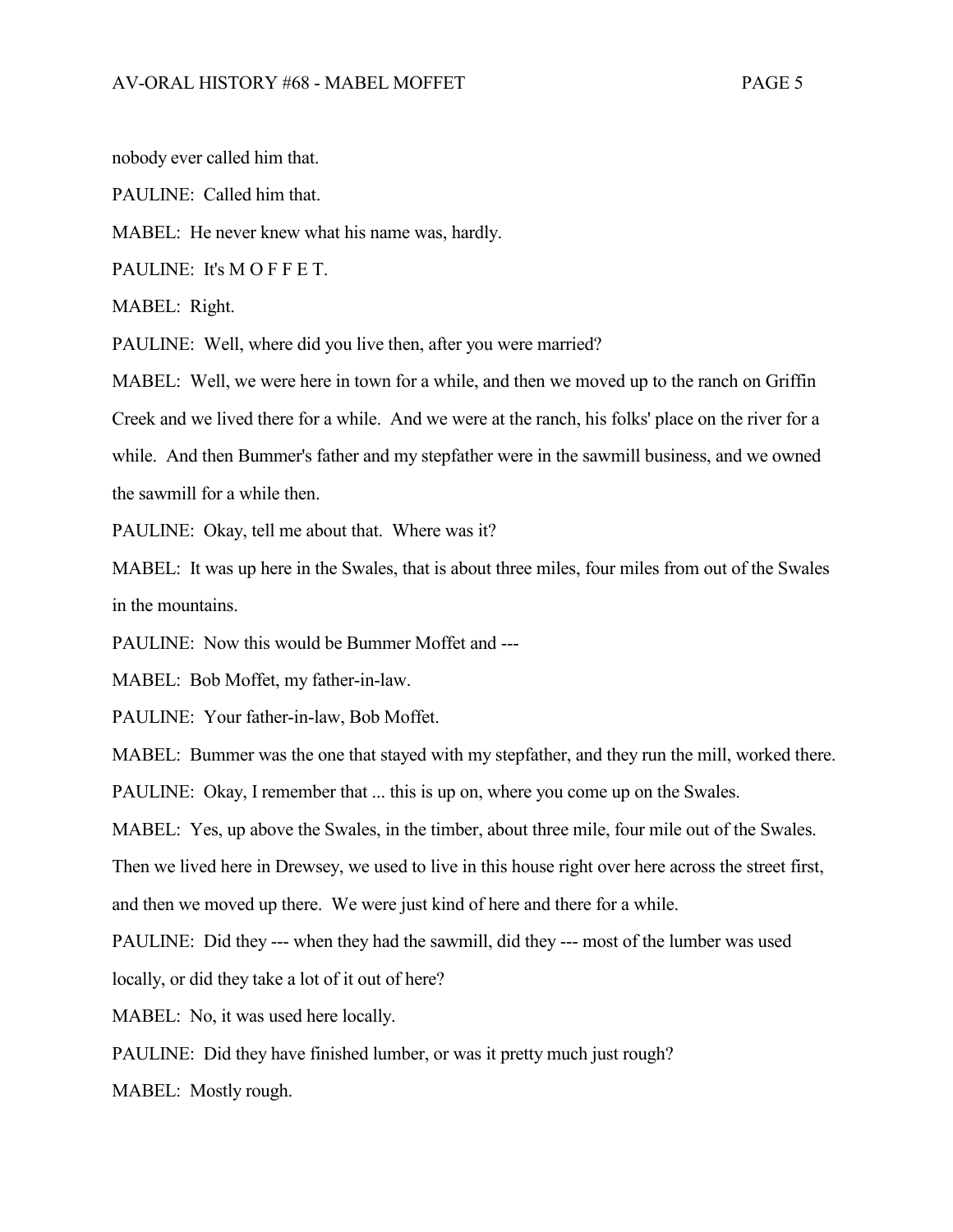PAULINE: Do you know about what year it was that they had this sawmill?

MABEL: No, I don't remember just exactly how long it's been. It's been, it was quite awhile. Don't remember what year it was now, that they got the mill, and they were there for a few years, and then they sold out.

PAULINE: Was it before 1930, you think, or ---

MABEL: Well, I imagine it was. They had it before my oldest girl was born, and she's 53, so that would be ---

PAULINE: That'd be 1920's, during the 1920's. That's close enough. Kind of gives an idea of about, you know, the general time. ... isn't really important. That must be one of Mardell's boys up there.

MABEL: That's Mike.

PAULINE: Yeah, I thought it was.

MABEL: Looks like her, doesn't he?

PAULINE: Yeah, it sure does. What's he doing now? I haven't seen him for a long time.

MABEL: Well, he's going to school at Treasure Valley, and working. He's working at the service station and working in the store part time. Anytime he isn't in school he's working one place or the other.

PAULINE: Well, one thing I've been asking the ladies to tell me is about how they coped with the fact that, you know, it was so far out to get supplies. You couldn't just, you did have to go out to get fruits and vegetables, and almost any kind of supplies that you needed. And how did you manage to know, you know, you'd have to shop and get a whole lot of stuff in advance. How did you ---

MABEL: Well, they had a store down here; they kept quite a lot of grocery stuff. Course there was hauled in --- freight used to be, long time ago freight teams, you know, brought it in. They'd freight it in here, and then leave it. Come down here to the store and get supplies when we lived up on the river. Then the fruit, we could get fruit over at John Day, you know, there was lots of fruit over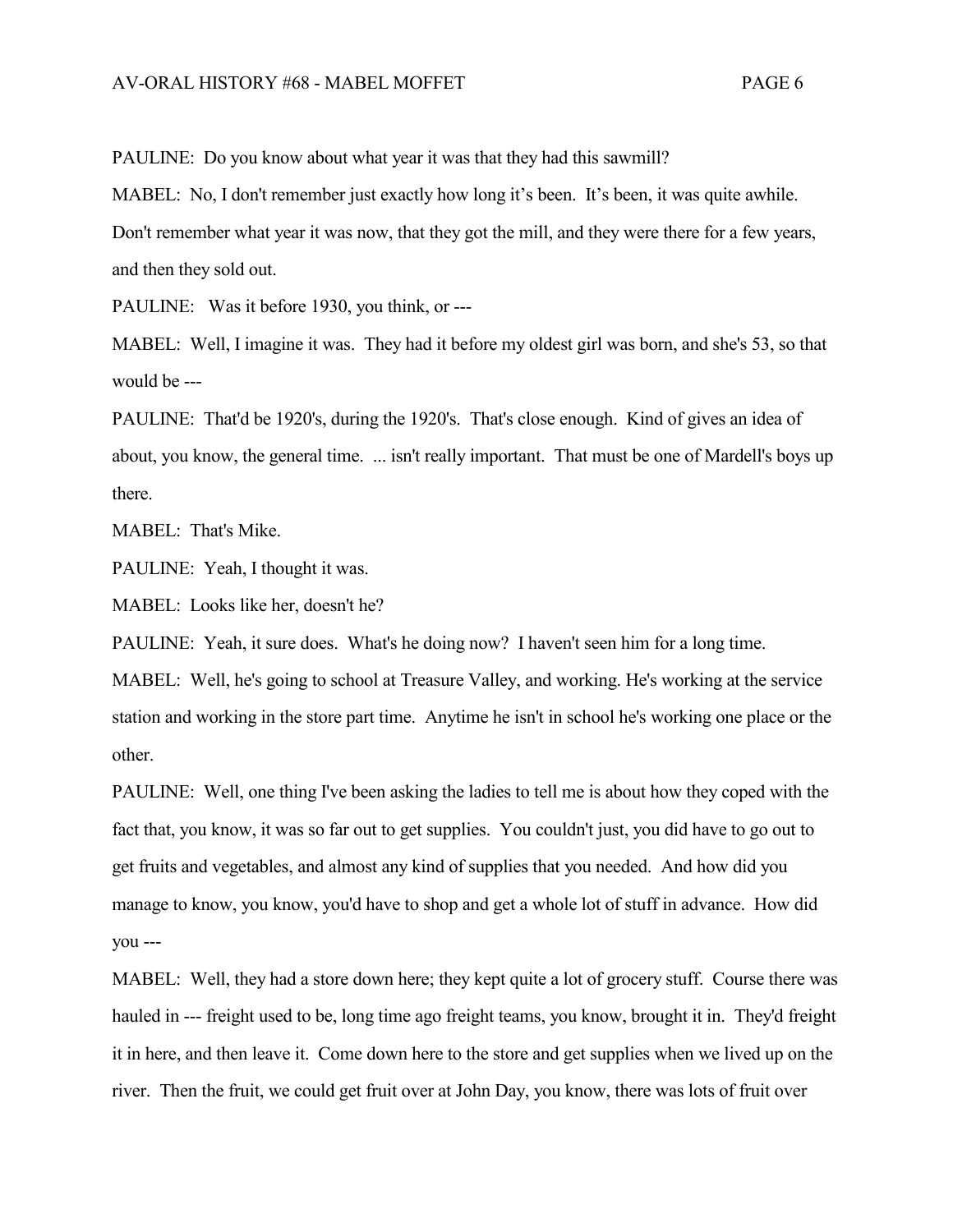there. We knew people over there, and some of the relatives had orchards, you know, and ---

PAULINE: Gardens have always grown pretty well over here in this area, haven't they? Do you usually put in a big garden?

MABEL: Yes, they did. My folks put in a big garden. Had a garden most everyplace they lived, so that was a big help, too. Raised your own garden, was a big help.

PAULINE: What about canning? Did you try to can a lot of stuff?

MABEL: Well, yes, quite a bit.

PAULINE: Bessie Duhaime was telling me about; it was kind of difficult to can on the old wood stove ... was that what she told me.

MABEL: Well, a little more work, a little bit harder to can your fruit during the hot weather, it was pretty hot canning fruit, taking care of it.

PAULINE: Had a big fire going all day in the hot weather.

MABEL: That's right. Yes, you bet.

PAULINE: Well, people in the community pretty much helped one another out, and kind of traded work and this type of thing.

MABEL: Yes, they did. They helped one another, which was a big help for everybody. They kinda had to. Help was kinda scarce, you know, and kinda --- Those days there wasn't pay like there is now.

PAULINE: Well, it's really hard to find someone who wants to work on a ranch.

MABEL: That's right.

PAULINE: They don't want to dig ditches, and postholes and that sort of thing anymore.

MABEL: No, it's hard work.

PAULINE: Well, can you see a lot of change in the way that you lived when you were first married, and the way that people are living now in this area?

MABEL: Oh yes, I can. Uh huh.

PAULINE: Course there are ---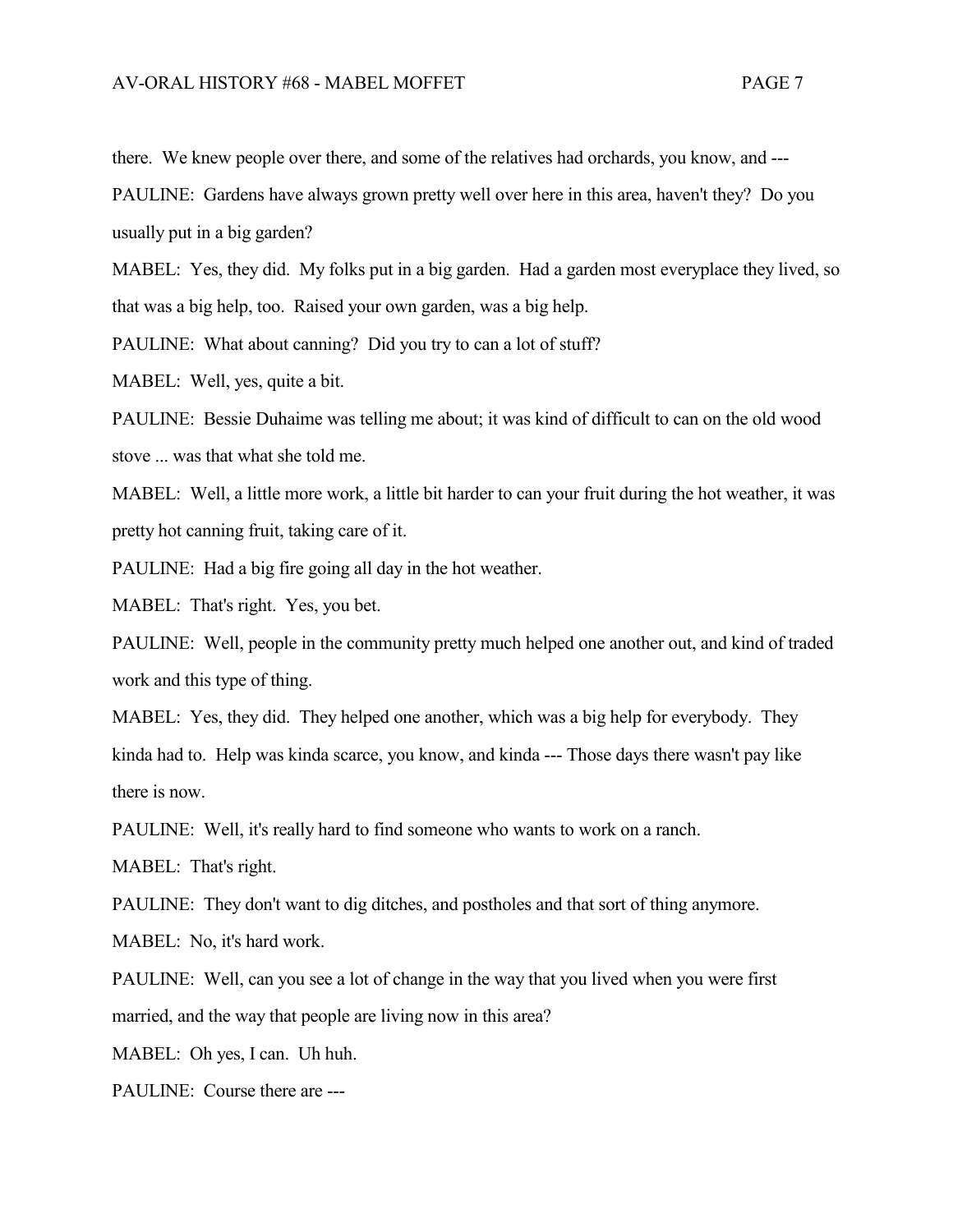MABEL: They had to travel horse and buggy and all that, and sleds, sleighs, you know, in the wintertime and all. You never see that anymore, hardly.

PAULINE: No. Well, the automobile really has speeded us up a lot.

MABEL: Yes, it has.

PAULINE: Made us a lot busier than we need to be.

MABEL: Well, that's right. ... a cramp.

PAULINE: That's miserable to get one, isn't it? I'd get one in my toe once in awhile.

MABEL: It's terrible.

PAULINE: Oh dear, I had a question that I was going to ask; now where did it go? Oh yeah, do you remember your first automobile ride?

MABEL: Well, I should, but I can't think right offhand, now. I think it was when my husband's folks got a car.

PAULINE: Did you like it?

MABEL: Yes.

PAULINE: So far, I've asked everybody that I think of this question, and so far, only one person didn't like it very well.

MABEL: Oh, is that right?

PAULINE: This one lady said she was just scared to death.

MABEL: I enjoyed it. It was different than what I'd been used to, but I really liked it. I think it was the very first car that they got.

PAULINE: Well, I want to get this straight, cause I get home and I get to trying to sorting the family out; sometimes I have a little difficulty. So, your husband's folks were Bob Moffet?

MABEL: Right.

PAULINE: What was his mother's name?

MABEL: Bob Moffet's mother?

PAULINE: Uh huh. No, uh ---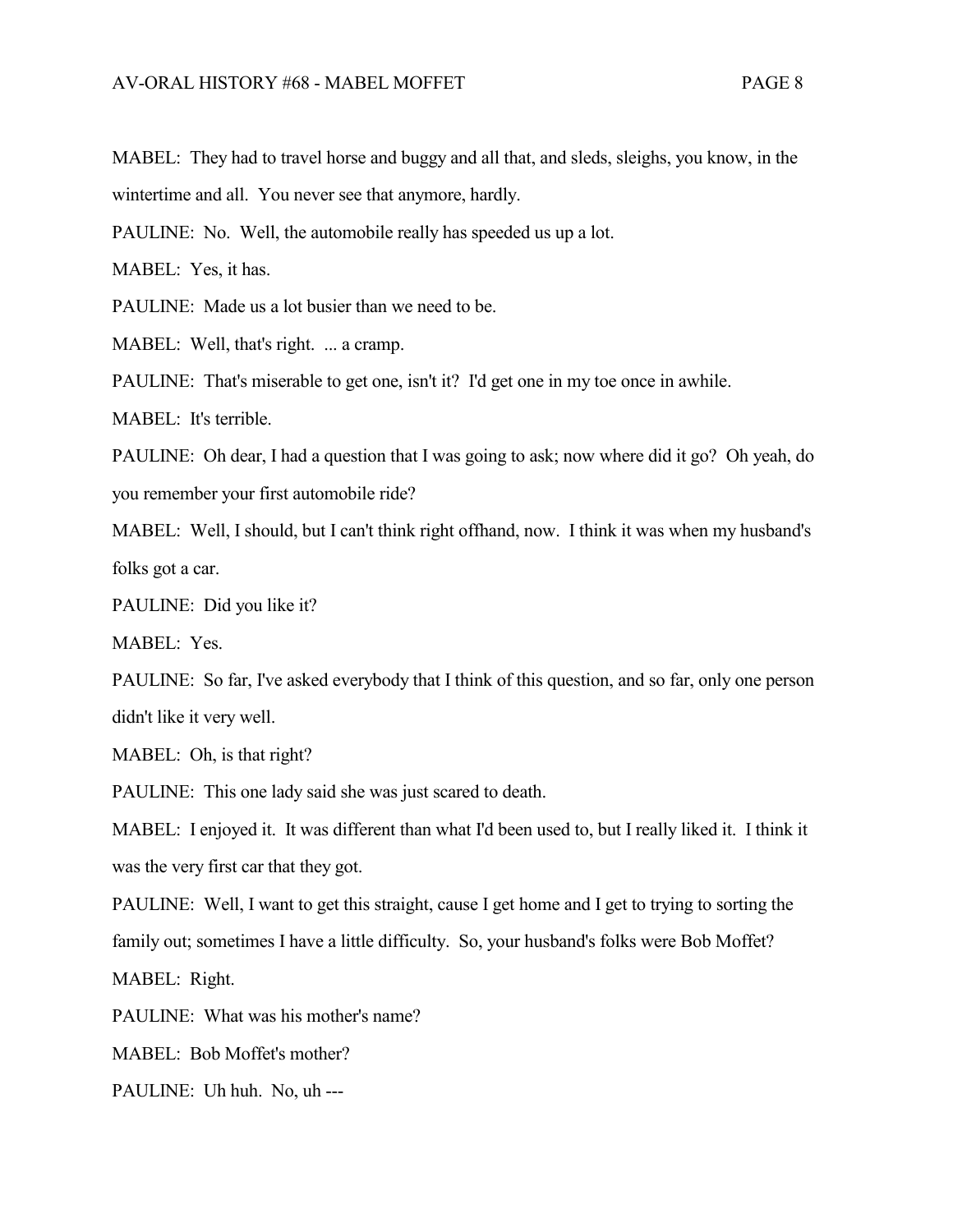MABEL: Oh, Bummer's mother?

PAULINE: Yes.

MABEL: Her name was Minerva.

PAULINE: Minerva.

MABEL: Uh huh.

PAULINE: And you raised your children out in the Drewsey area?

MABEL: Yes.

PAULINE: And they went to school at Drewsey, and then Crane?

MABEL: Right. Jeannie went to school in Portland for a couple of years, but she went the rest of the time here. She stayed with my sister-in-law there in Portland and went to school. She wanted to take her, so --- she didn't have any children, and she wanted to take Jeannie down there. Jeannie wanted to go, so I let her go. So, she went to school about two years in Portland, and then finished up here at Crane.

PAULINE: Uh huh. Did they ---

MABEL: You know Jeannie?

PAULINE: Jeannie, yeah. What's her ---

MABEL: Otley.

PAULINE: Otley, oh yes. Uh huh. You know these people for years, but you don't always get all the family connections.

MABEL: No, that's right, that's right.

PAULINE: I know people still introduce me as Pauline Ausmus. It's really funny, because I'll call up and say this is Pauline Braymen, and they don't know who it is. And I find myself doing the same thing, kids I went to school with, I just can't get used to the idea that ---

MABEL: When they change their name, it's kinda hard to get used to.

PAULINE: Yeah, it is. Did the kids board over in Crane?

MABEL: Yes.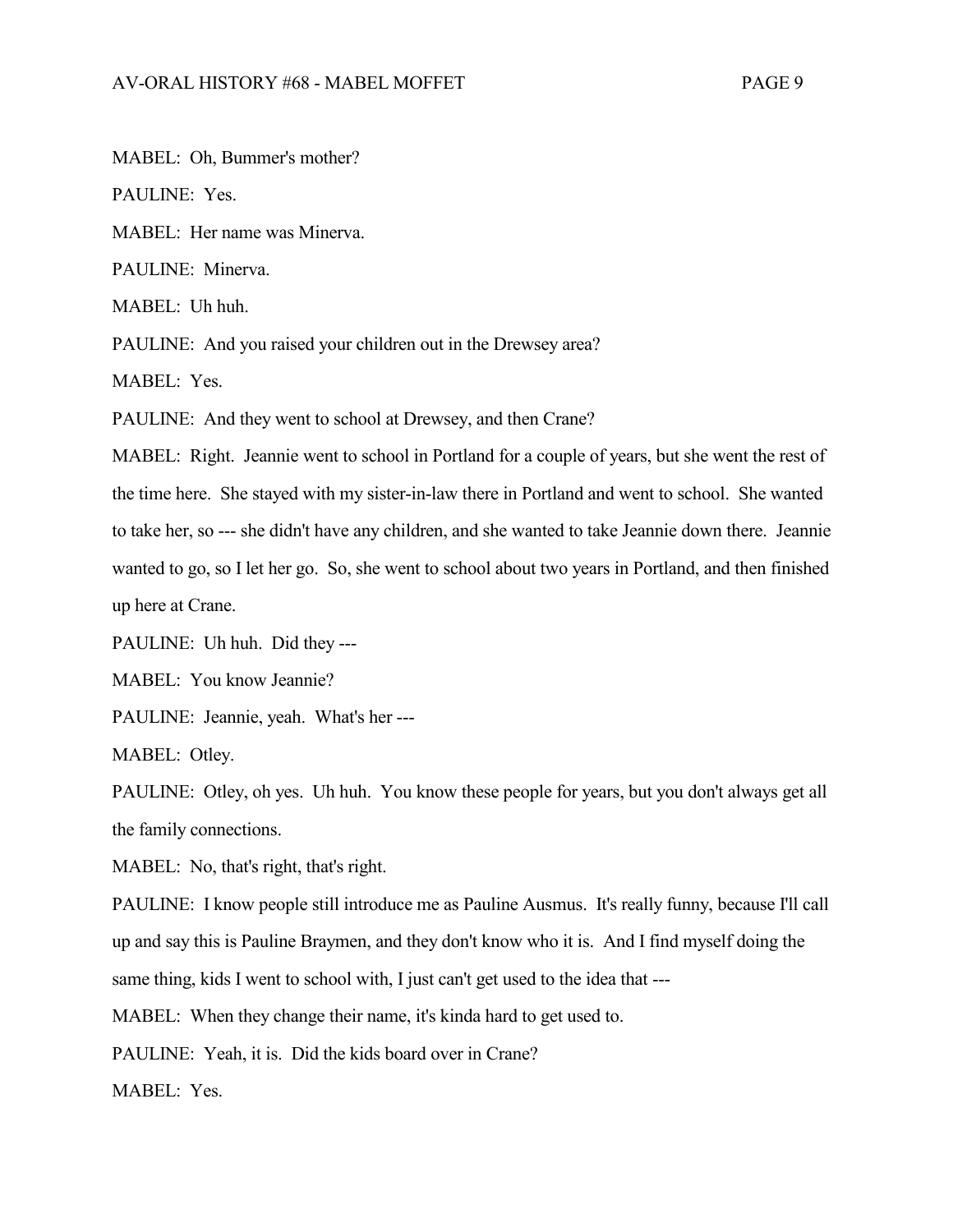PAULINE: And come home on weekends?

MABEL: Right.

PAULINE: Did you go to get them, or did they have a ---

MABEL: We went to get them most of the time. When my girls went to school I had a car, and Margie drove, so we'd go get them. Sometimes somebody would bring them home, and sometimes we'd take some of the other youngsters. We'd kinda change off, which was nice I thought, for everybody. Where they had to make a trip going and coming, you know, why we'd kinda share with one another.

PAULINE: What about community events in Drewsey, like Fourth of July celebrations? I know the Grange has been a really big social tie.

MABEL: Uh huh. Oh, they used to have picnics here, you know, and they'd have dances, and Fourth of July they'd have quite a little celebration sometimes here. Sometimes they'd go out, you know, ... to spend the Fourth. But when they did, they used to have quite a good time here. PAULINE: Somebody was telling me the other day they usually made a two-day celebration out of it.

MABEL: Yeah, right. Two, sometimes three.

PAULINE: Well did they have horse races and games and ---

MABEL: Yes, they used to have horse racing and dancing. Used to have a racetrack down here, down this way, and I can kinda remember that course I should remember it, I guess. That's been quite a while ago, too.

PAULINE: Yeah.

MABEL: I guess this place was quite a little place. There was lots of people here, and two hotels. PAULINE: Uh huh, yeah. Do you know what their names were? What the hotels were, the names?

MABEL: Bartlett's, Mrs. Bartlett ran this hotel. Mr. and Mrs. Bartlett down here. Then the other one, Mrs. Hamilton. And some-body had it before that, I don't remember who it was, but as far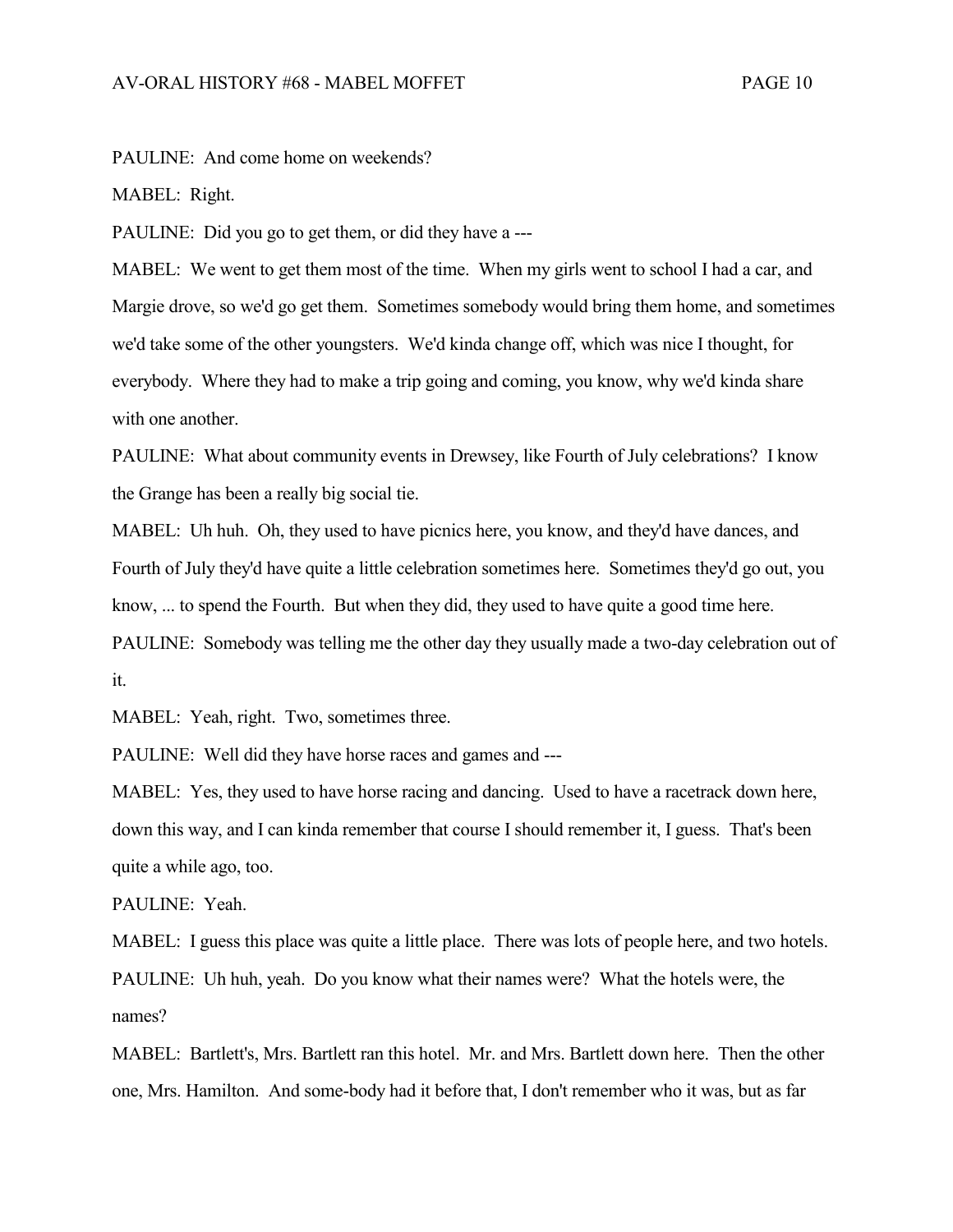back as I can remember Mrs. Bartlett had them.

PAULINE: Well now Harry Clark was telling me something about --- he called him "Doctor" Bartlett.

MABEL: Yes.

PAULINE: Was he, was Mrs. Bartlett's ---

MABEL: That was her son.

PAULINE: Her son was a doctor?

MABEL: Yeah, two of them were.

PAULINE: Two of them?

MABEL: Two of her sons were doctors.

PAULINE: Oh, well he talked about them, and I got their names down, and then I had it figured

out that it was a man and wife team, but it wasn't then.

MABEL: No.

PAULINE: I'm glad to get that straight. That would be a terrible mistake.

MABEL: No, there were two of them, and they were both doctors.

PAULINE: Well, do you remember what their names were? I've got it written down, but just to be sure now.

MABEL: One was Curt Bartlett.

PAULINE: Curt, yeah.

MABEL: And the other was Carl Bartlett.

PAULINE: Okay, how do you spell that?

MABEL: It'd be Curtis, wouldn't it? Wouldn't it be C U R T?

PAULINE: Yeah, but I mean the other one. Coral or?

MABEL: Oh, Carl?

PAULINE: Carl, Carl, okay. That's --- because I got --- I know what I wrote down when I talked to Harry Clark was "Cora".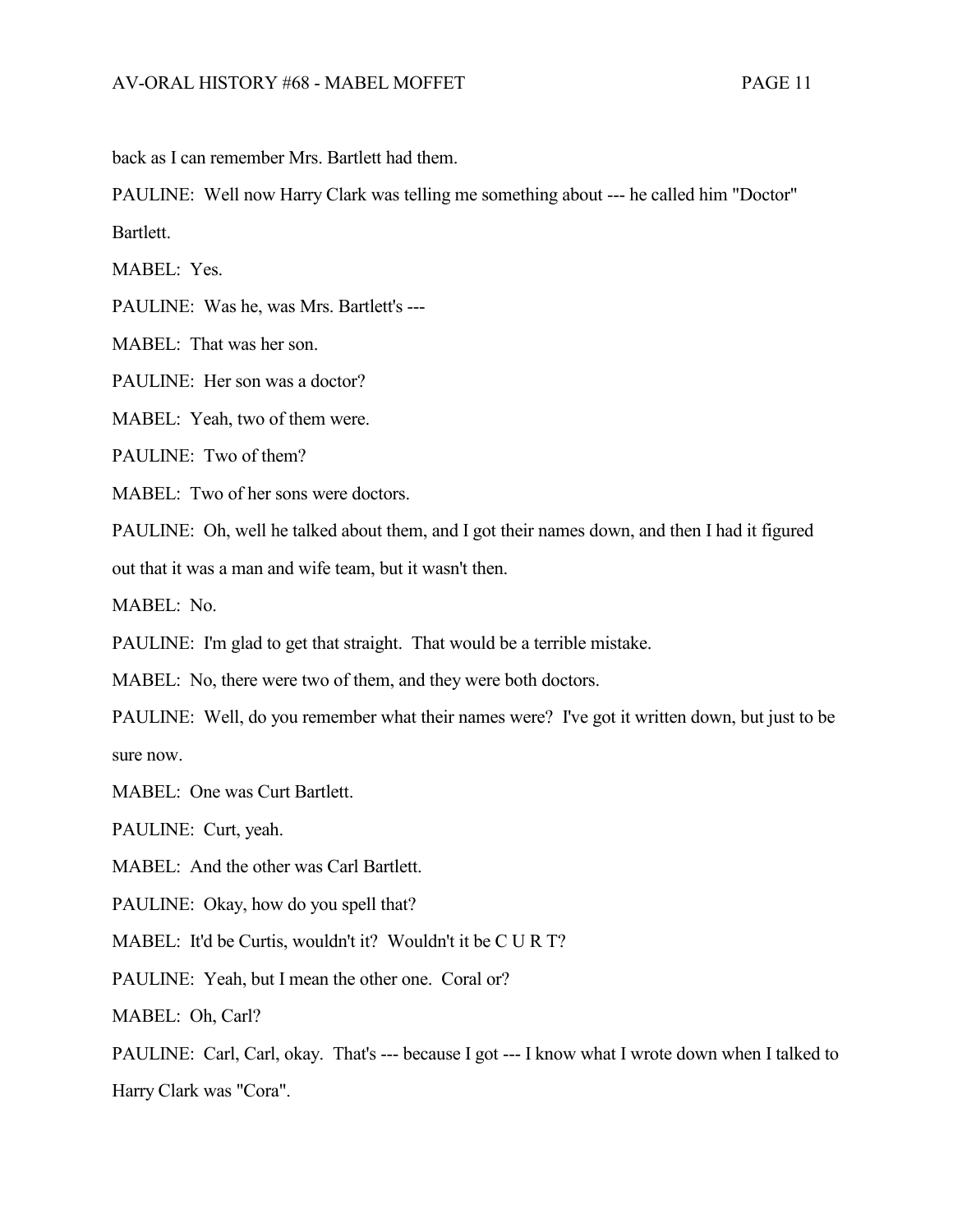MABEL: Oh.

PAULINE: It's Carl.

MABEL: Carl, uh huh.

PAULINE: That's why I thought, hmm, must be a man and his wife. So I'm glad to get that straightened out. Yeah, that's how this all works together. Because I pick up a little bit here and a little bit there, and sometimes I get ---

MABEL: It's kinda confusing sometimes.

PAULINE: Yeah. And they were doctors. That made Drewsey pretty well off with having two doctors at one time.

MABEL: Well, there have been different doctors in here. I don't think either one of them doctored here too much. I remember they were --- Curt was in Baker, uh --- Carl was in Baker. He was there quite a while, and then Curt was in Ontario. Course they probably did doctor some here, but I don't remember too much about it, but there were different doctors in here.

PAULINE: What about, do you remember anything about when Dr. Hibbard would bring you --drive over and come over and do dental work in the community?

MABEL: No, I don't remember that. Dr. Hibbard, the old ---

PAULINE: The older one, yes, Llewellyn's dad. Wasn't his name King, I think? I think it was. MABEL: No, I don't remember that.

PAULINE: Have you had any --- many social clubs, or has most of the social activity gone through the Grange?

MABEL: Lot of them, I think, through the Grange.

PAULINE: Uh huh. What about law enforcement? Did you always have a sheriff years ago?

MABEL: Yes, I think they did. Marshal, they used to have a marshal here, you know, years ago. And the old jail sets over here.

PAULINE: It's still there?

MABEL: Still sitting there.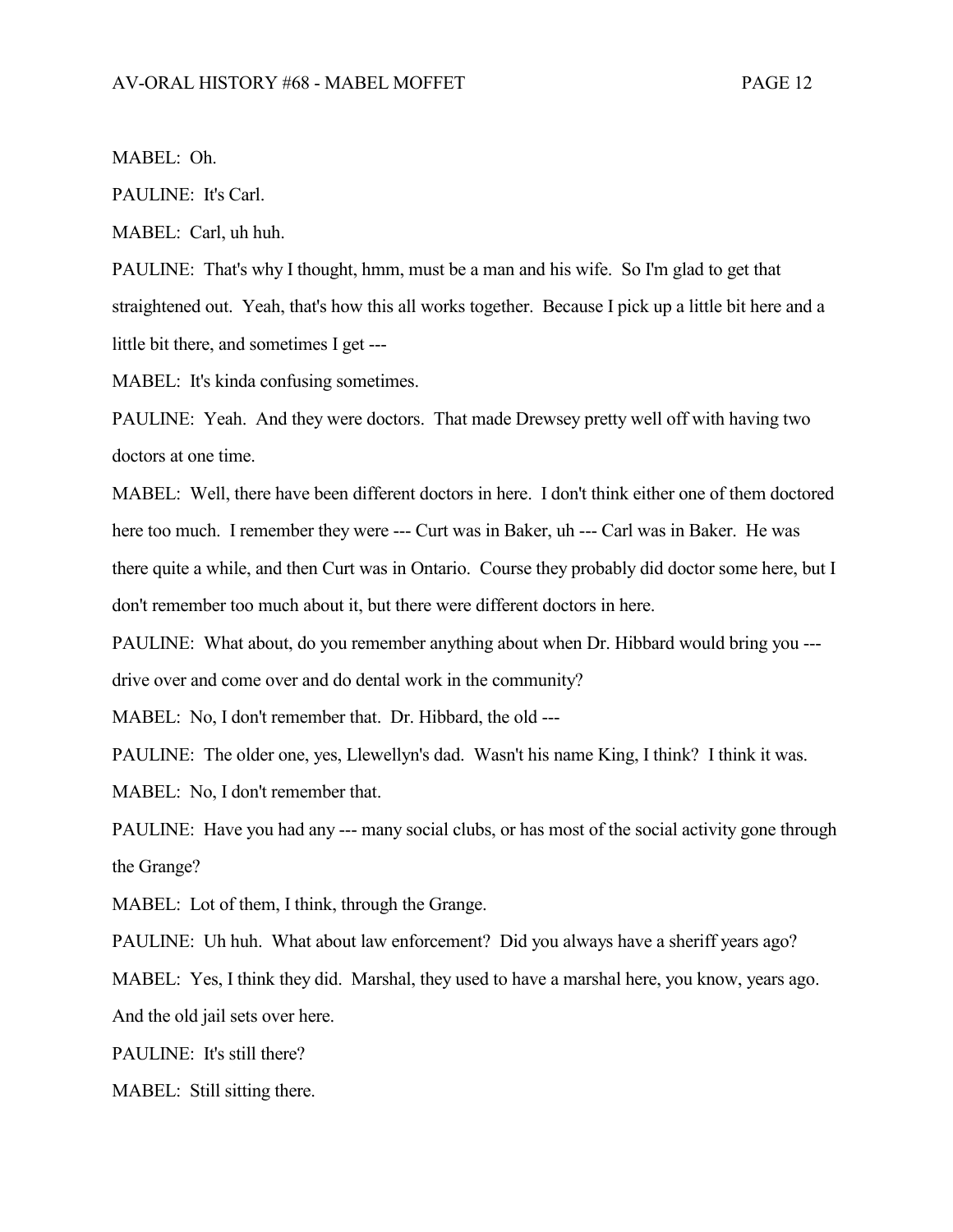PAULINE: I don't think you've had anybody for years there.

MABEL: No, it's been years.

PAULINE: Do you remember who any of them were?

MABEL: The marshal?

PAULINE: Uh huh.

MABEL: Well, I can't think right offhand. Should know. I've heard them talk about them, but I can't think right offhand.

PAULINE: Well, I'll ask someone else. I thought maybe if you had a name or two why that would give me a clue, you know, to ask someone else about it.

...

PAULINE: ... a doctor, or ---

MABEL: They were all born here.

PAULINE: Right here at home?

MABEL: Right here at home.

PAULINE: Did the women in the community take turns helping one another, or did you have a doctor come?

MABEL: Yes, they was --- women helped one another, they had the midwife and all. That kinda helped and was good. It was kinda hard to get out to doctors those days.

PAULINE: Yes, I imagine it was. Ida Cross was telling me about her husband was born --- they lived out at Trout Creek, you know, out in Silvies Valley, and her mother decided to go into Burns for the birth of the baby, but she didn't make it. So, he was born someplace in route. She told me just where it was, where he was born. I thought things really haven't changed. That happens today once in a while.

MABEL: Once in a while that happens. Like my daughter, for instance, when Charles was born, Margie, you know, down at the store. Charles was born while they were on their way to Burns. And he was born here in town before they got to Burns. And they had to call a doctor. He was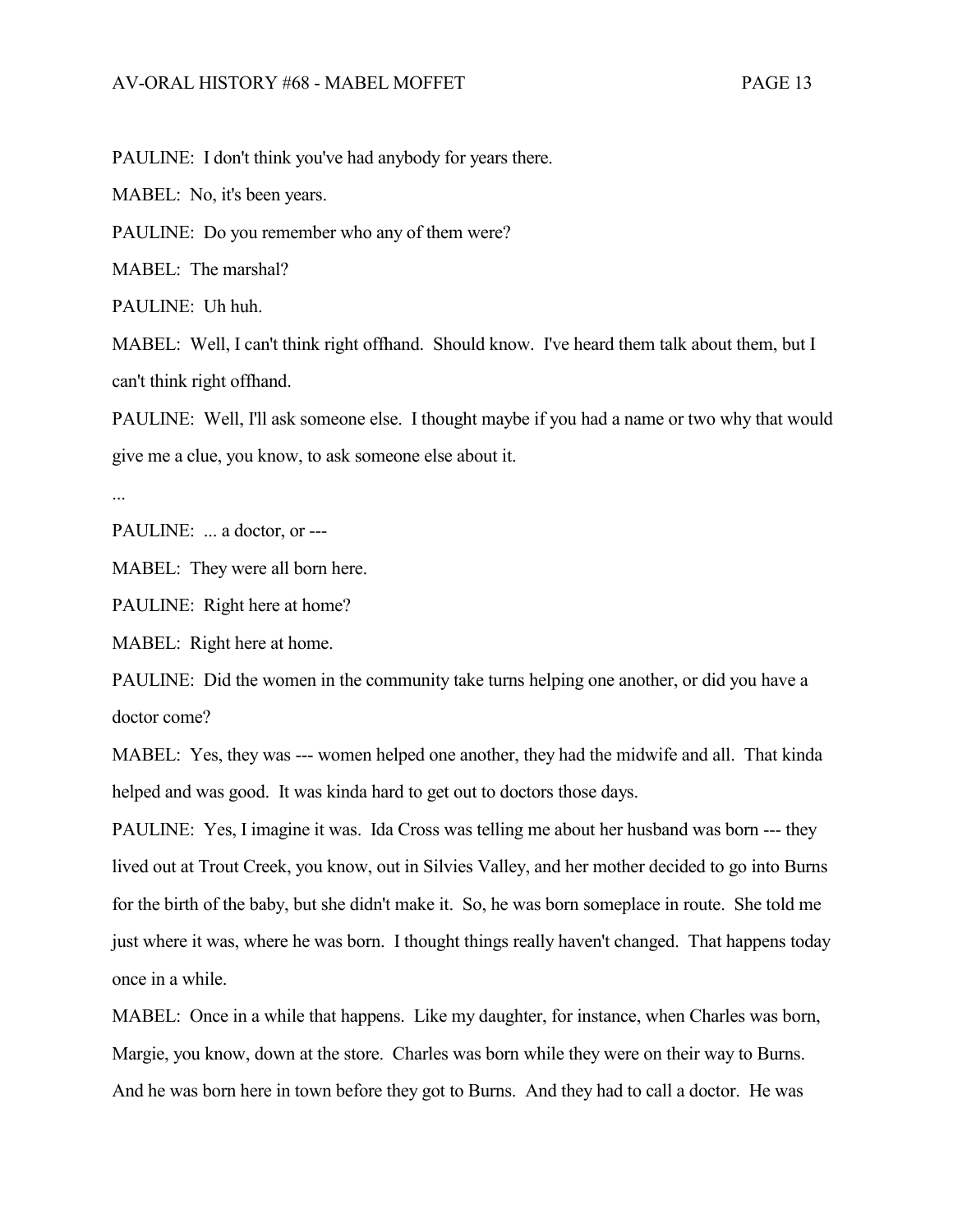almost born in a snowbank.

PAULINE: Oh dear. Well, at least he...

MABEL: That's right. He was born in December and there's lots of snow then. When you live up there on the ranch it's kinda hard getting out, but they made it down this far, but they didn't make it on to Burns. He was born before they could get any farther.

PAULINE: Well, before the roads were, you know, now we've got this paved highway out here now. It takes about an hour to drive to Burns, or a little less even if you really plug right along. But before the road was paved, how long did it take to drive into Burns, and what was it like? MABEL: Well, it was kinda rough sometimes, you know, it was --- the roads, especially in the winter, when it was kinda bad. The road where it is now used to cut off around the mountain, over Stinking-water Mountain, you know, it went around the mountain. So, it would take a little while to go over there. But I don't know just how long it would take, but it would take a little while with the buggy and team, and the pack, whatever with the team anyway to go. It'd take a little while. PAULINE: I don't imagine people went in unless they just really had to do business --- MABEL: Not very often unless they had business, you know, or something else. When we used to

have, the doctors used to have to come out here sometime, you know. They didn't have a doctor here.

PAULINE: Do you find that a lot of the young people are staying in the Drewsey community now, rather than moving and going away? I know the other day when I sat down there with Mr. Clark in front of the store, I saw a lot of young people come in and out, and around and ---

MABEL: Well, there is quite a few young people. The ones that used to be here, there's not many of them left here anymore that used to be here. But in my group, anyway, they're just about all moved away and gone, or --- everything. But there is quite a few young folks around, when you get them all together.

PAULINE: Gathered in one spot. I hadn't been out here, actually, for about --- for over ten years since I had come out and visited out here with anyone. And I thought it was kind of interesting to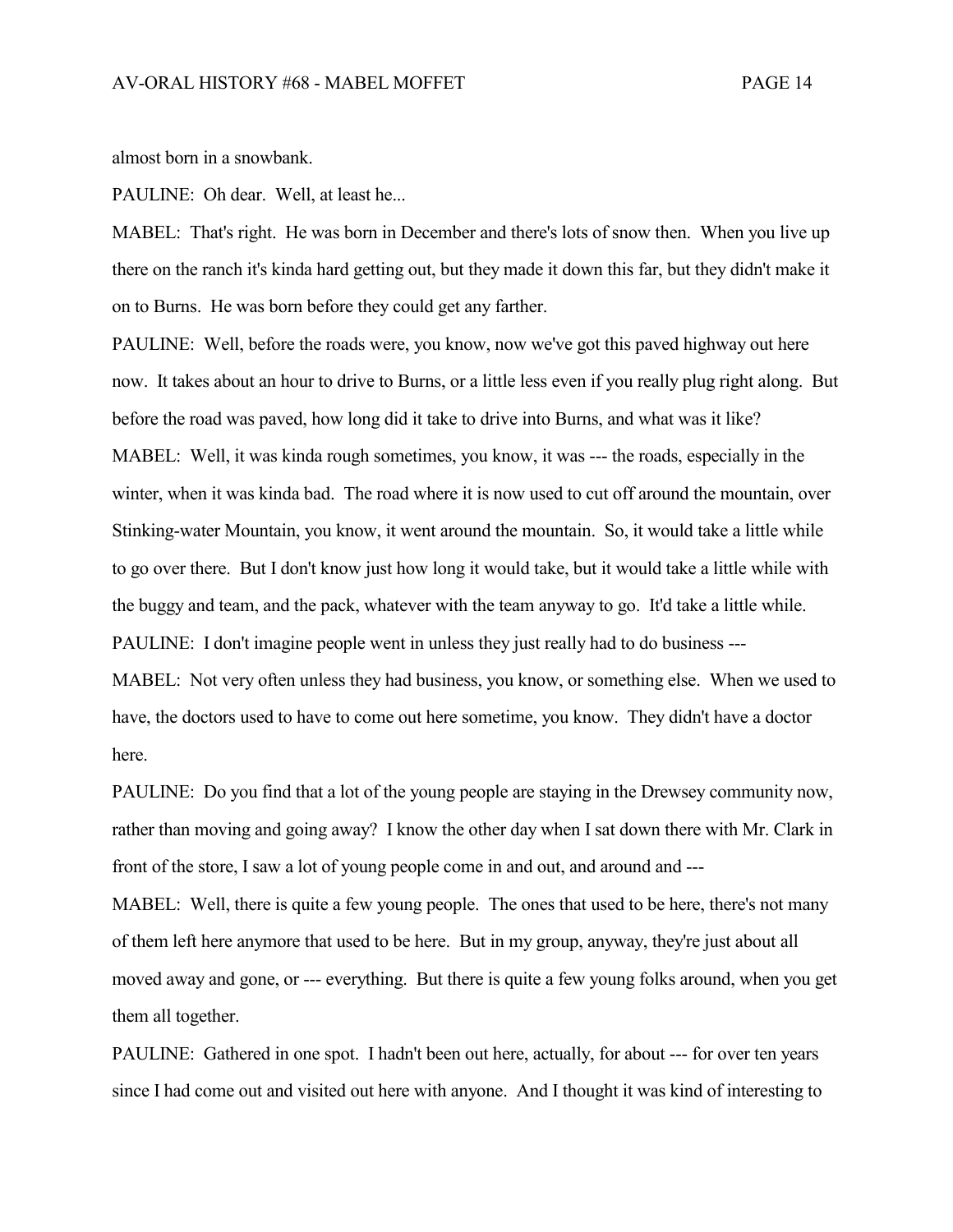see the young people driving in and out, and young mothers with children. And I was wondering if some of the sons and daughters were sticking around now rather than moving off into other jobs. MABEL: Well, I think most of them are around here. There are several of the boys that got married and are here. Then married girls out, most of them, a lot of them have. Well, it don't seem like there's too many around here now, but what is single ones; seems like they're most all married now. There's a few, but not too many.

PAULINE: Well, now let me see. I would like to get a list of your children, just for the record.

MABEL: Oh, the names of them?

PAULINE: Yeah. You said Margie was the oldest?

MABEL: Yes.

PAULINE: That's --- she's Dunten now.

MABEL: Dunten, right.

PAULINE: Okay. What's his name; then I'll ----

MABEL: Byron.

PAULINE: Byron. I didn't know that. Learn something new every day.

MABEL: A person can.

PAULINE: Yes. Then Genie.

MABEL: Eugenia.

PAULINE: And she's Otley now. Which Otley?

MABEL: Howard.

PAULINE: Howard. Okay.

MABEL: Then Hilda, and her name was Langenfeld. L A N G E N F E L D.

PAULINE: F E L D. Do they live in Harney County?

MABEL: They have the Orbit Inn over there.

PAULINE: Oh! What's his name?

MABEL: Dan.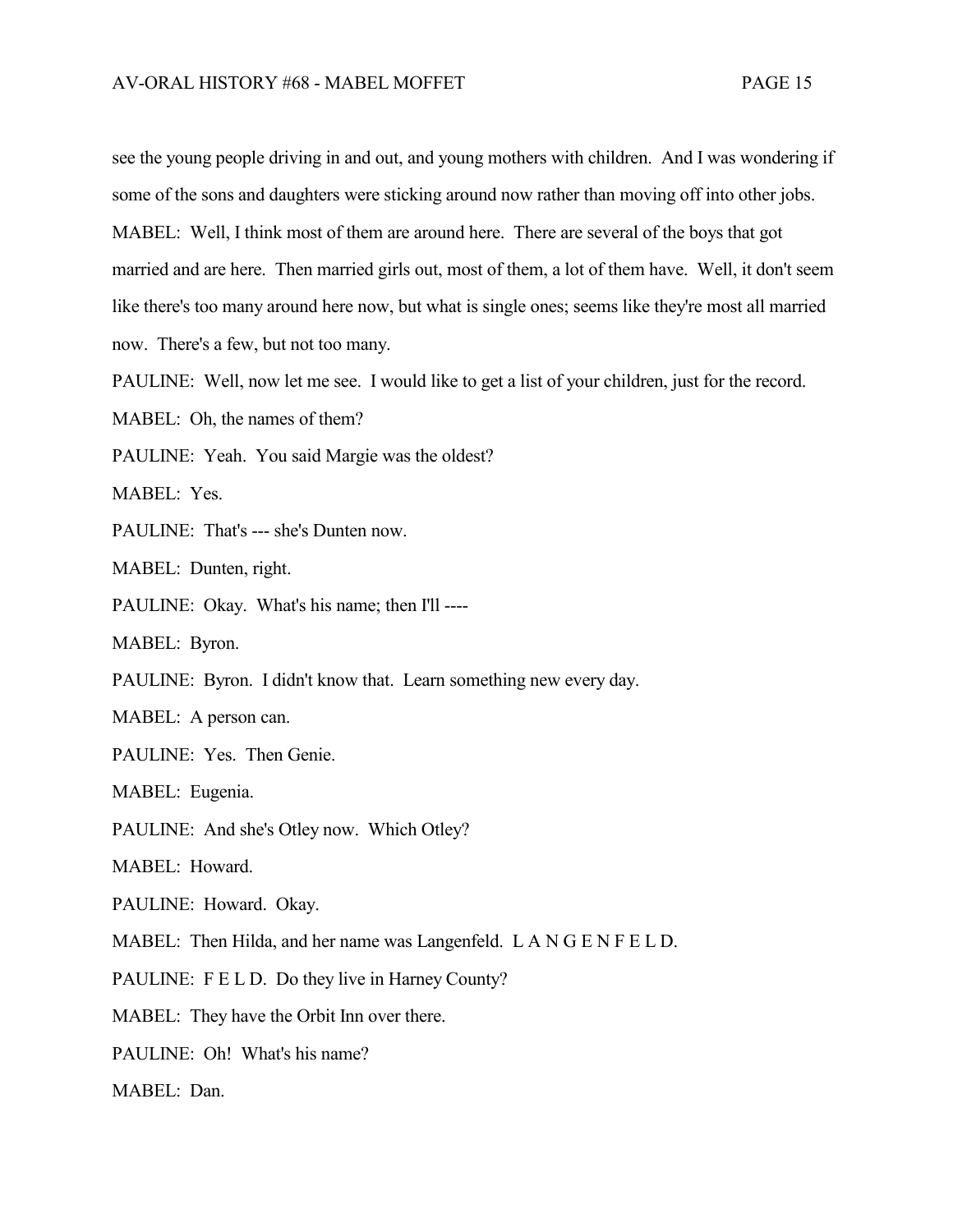PAULINE: Dan. Okay.

MABEL: Oh, and then Mardell.

PAULINE: Mardell. ... Say his name, because I can't.

MABEL: Jim.

PAULINE: Jim.

MABEL: Uh huh.

PAULINE: I knew it was something like that. I mean I knew it. But I couldn't --- Saw him yesterday, he said hello to me.

MABEL: You know it is aggravating, when you know somebody's name right there and can't think

of it to save you. I do the same thing.

PAULINE: Okay.

MABEL: You know the Otleys, don't you?

PAULINE: Yes, I know. I don't know any of them real well, but

--- I've known the name all my life, and they all know who I am.

MABEL: Yes.

PAULINE: They all went to school with my dad down at Lawen; they grew up together, so ---

Course they lived in a different area than we have, so I haven't had too much close contact with

them. But I probably know Hazel about as well --- Hazel and Homer and his boys as well as

anybody. Well, can you think of anything else that you remember about anything?

MABEL: Just anything?

PAULINE: Just anything.

MABEL: I can't think of anything right offhand.

PAULINE: I'm going to have to go back and talk to your mother some more about her father. He sounded like a really interesting person.

MABEL: Yes. I can't remember him too much. I don't know how old --- I couldn't have been very old.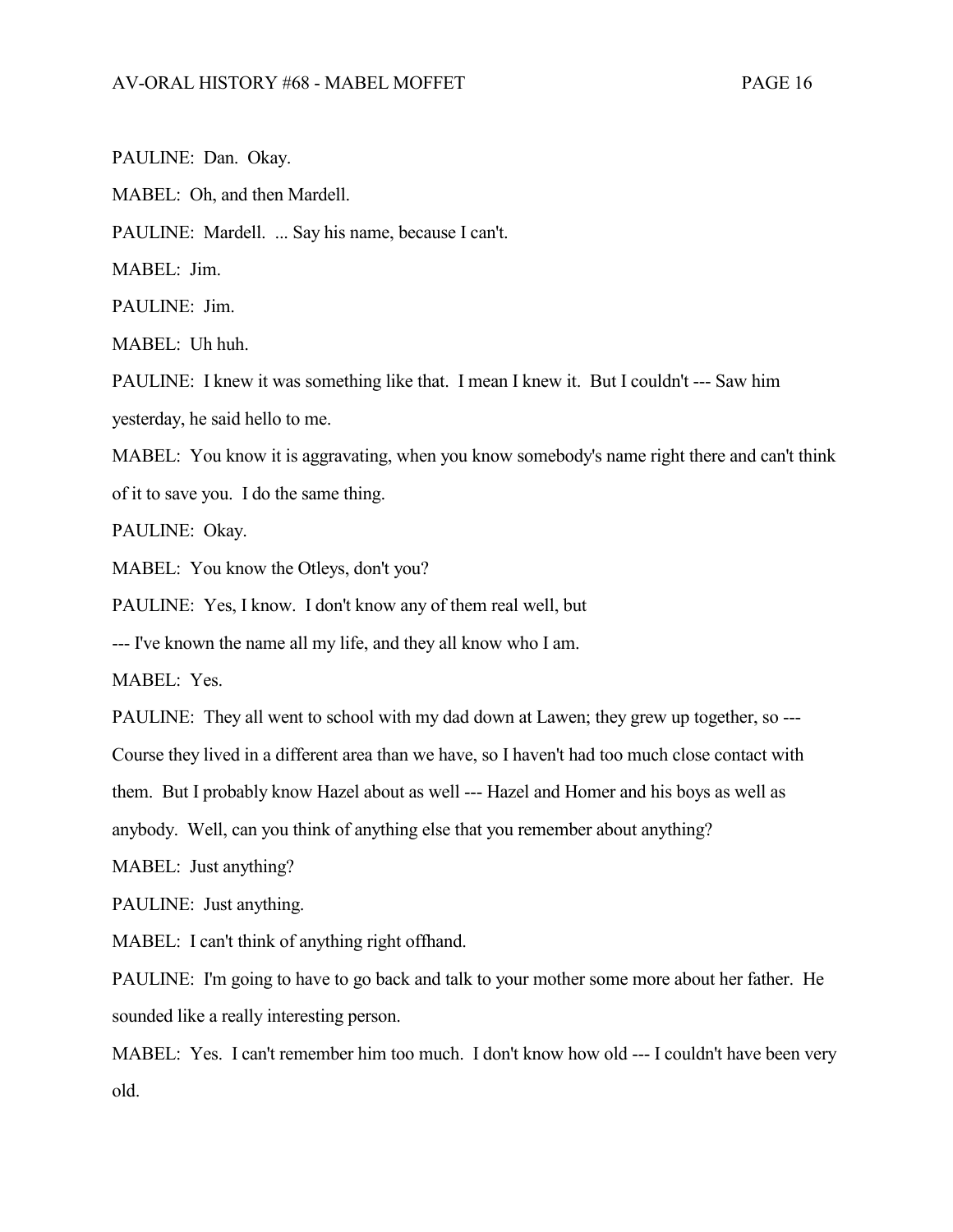## PAULINE: ...

MABEL: I was about 9 or 10 years old when he passed away. Your mom was out here with me, you know, for a while, and I hadn't saw him for years, so I really don't know too much about him. I can kinda remember him, but not enough to know.

PAULINE: Well, she speaks of him so highly, and evidently, he's raised his children alone.

MABEL: Well, just about, cause they lost --- my mother lost her mother when she was 5 years old. PAULINE: That's what she said.

MABEL: And then there was the three of them, and Mom was the youngest one.

PAULINE: I'm not sure that she told me about --- she told me about a brother, that was evidently just older than she was, but I don't think she mentioned ---

MABEL: She had a sister, older, and her brother was older than

--- and then Mama. And possibly was about two years difference.

I would imagine in their ages.

PAULINE: Well, just the way she talked I didn't get the --- I always thought there were just the two of them.

MABEL: No, there were the three of them.

PAULINE: So, if her sister was older, why then she wouldn't have been playing together like her brother and she were.

MABEL: No.

PAULINE: She was telling me about the ride in the --- said every-thing that they could get and climb on --- said cow, dog, or a cat, or a horse, or whatever that they could climb on. They had quite a time.

MABEL: I've heard her talk about it --- just the two of them, and they just --- made their fun.

PAULINE: When did they pave the road into Drewsey from the highway?

MABEL: Let's see, when did they pave that?

PAULINE: It hasn't been an awful long time.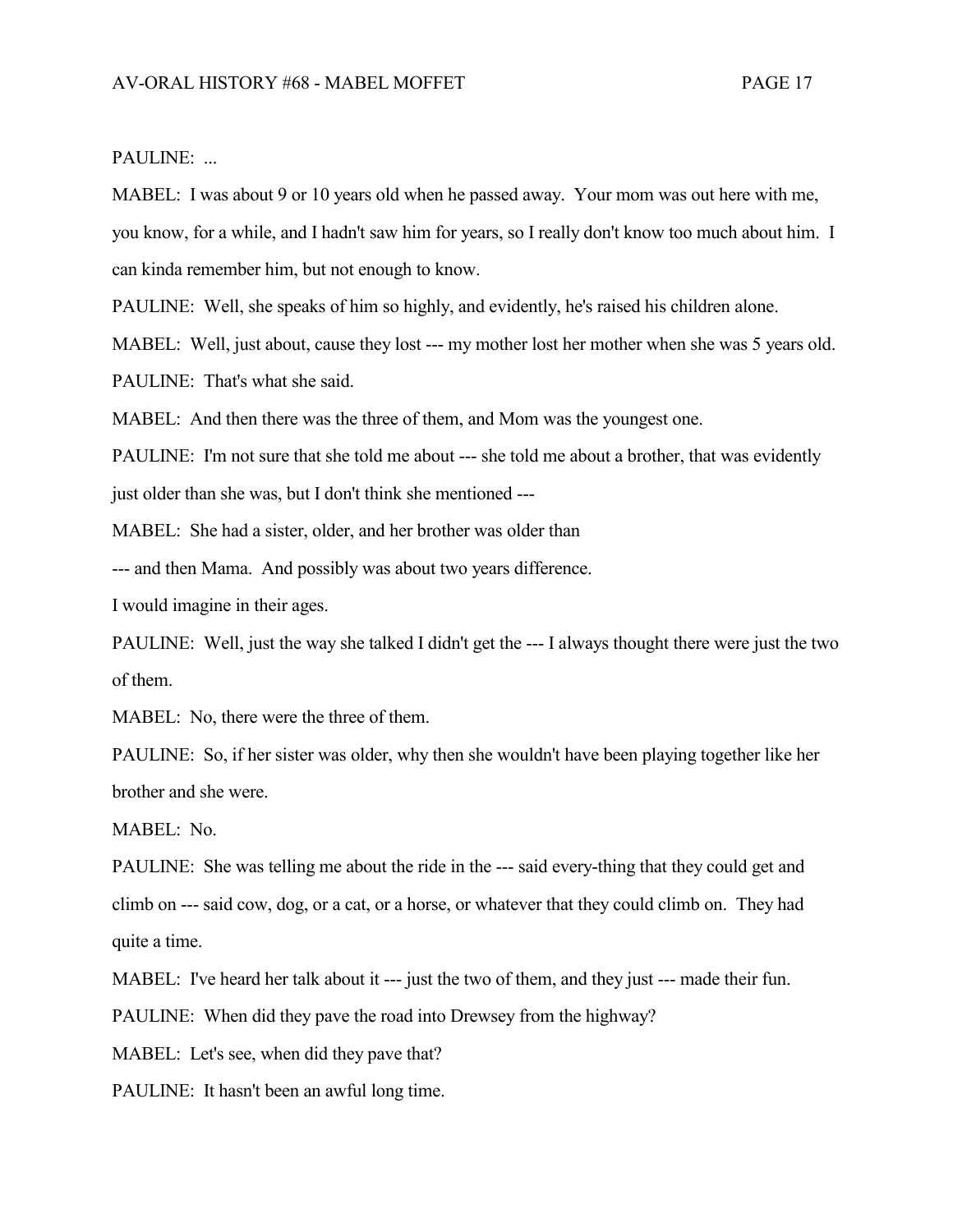MABEL: Not too awful long, no it hasn't.

PAULINE: I was trying to think if it was paved when I was out here in '69, or '59.

MABEL: No, I don't think so. I think it's just in the last --- I can't think when they did pave that. It

hasn't been --- well now the last few years. I don't know just how long it has been. That was sure a

big help to Drewsey when they paved that.

PAULINE: Oh, the dust alone!

MABEL: Oh yes, I'll say. And it was a little bit hard to get in. Pretty slick.

PAULINE: In the wintertime.

MABEL: Uh huh. So, it was a big help when they did that.

... (Discussion about cats and weather.)

PAULINE: They said in the paper that this was --- there had only been three other winters, or

springs I mean, as cold as this one had been in the past 40 years.

MABEL: Oh, for goodness sakes.

PAULINE: And it predicted 30 more days of it.

MABEL: Oh!

PAULINE: So, I don't know.

MABEL: This spring is just like last spring, isn't it? Somebody said it was just the same.

PAULINE: Yeah. Well, long cold weather.

MABEL: Yes. ...

PAULINE: Do you know a fellow by the name of Alex Murray?

MABEL: Yes.

PAULINE: Does he live ---

MABEL: He lives right cross the street over here, but he isn't home today. He is out. I don't think he is...

PAULINE: He was one of the ones that Eunice told me about that I should see.

MABEL: Yeah, he can tell you quite a bit.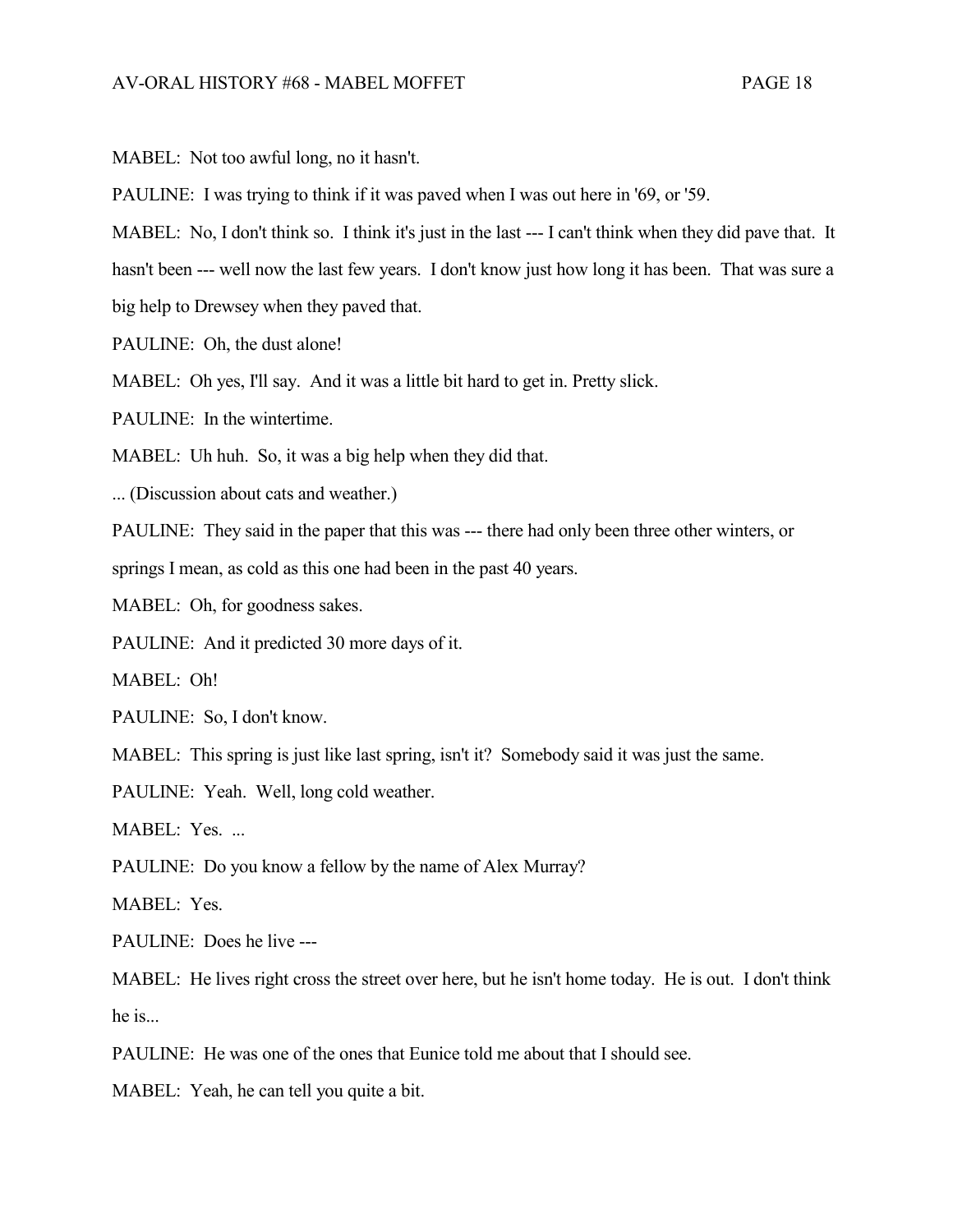PAULINE: I was wondering if he was home, you know, whether he was home during the daytime very much or not.

MABEL: Well, he is most of the time.

PAULINE: So, I'll catch him another time.

MABEL: Yes.

PAULINE: I made up my mind that it's going to take a couple of weeks, to come out several days a week to catch everybody.

MABEL: Yes. Sometimes they ... Yeah, he'd probably tell you quite a bit too. Been around here quite awhile. Well, I wasn't very much help to you.

PAULINE: Oh yes you were. If you didn't do anything except get me straightened out on these Bartlett's. That's worth the trip out here. Every little bit and piece fits in, you know. Some of the things that people tell me are the same, about as what someone else told me. They add a little more, you know, and so that's what makes it so interesting to do.

MABEL: I wished I could remember a lot more to tell you.

PAULINE: Well, I want to ask you another question about this sawmill before I go, though. Did they use the horses for power, or how did they ---

MABEL: Yes. Well, they had horses to haul the logs in. They cut the logs and hauled the logs in with the horses.

PAULINE: Then how did they power their sawmill to get it to work? You know, to get the machinery to work? Or did they do this by hand? Did they saw them by hand?

MABEL: No, they had the ratchet and awl they set up, the mill set up ... by --- how they'd run the mills, you know ---

PAULINE: Steam power?

MABEL: Had a steam engine.

PAULINE: Uh huh. Well, I didn't realize there was as many sawmills in Harney County, until I started on this project, but my goodness, there were mills everywhere.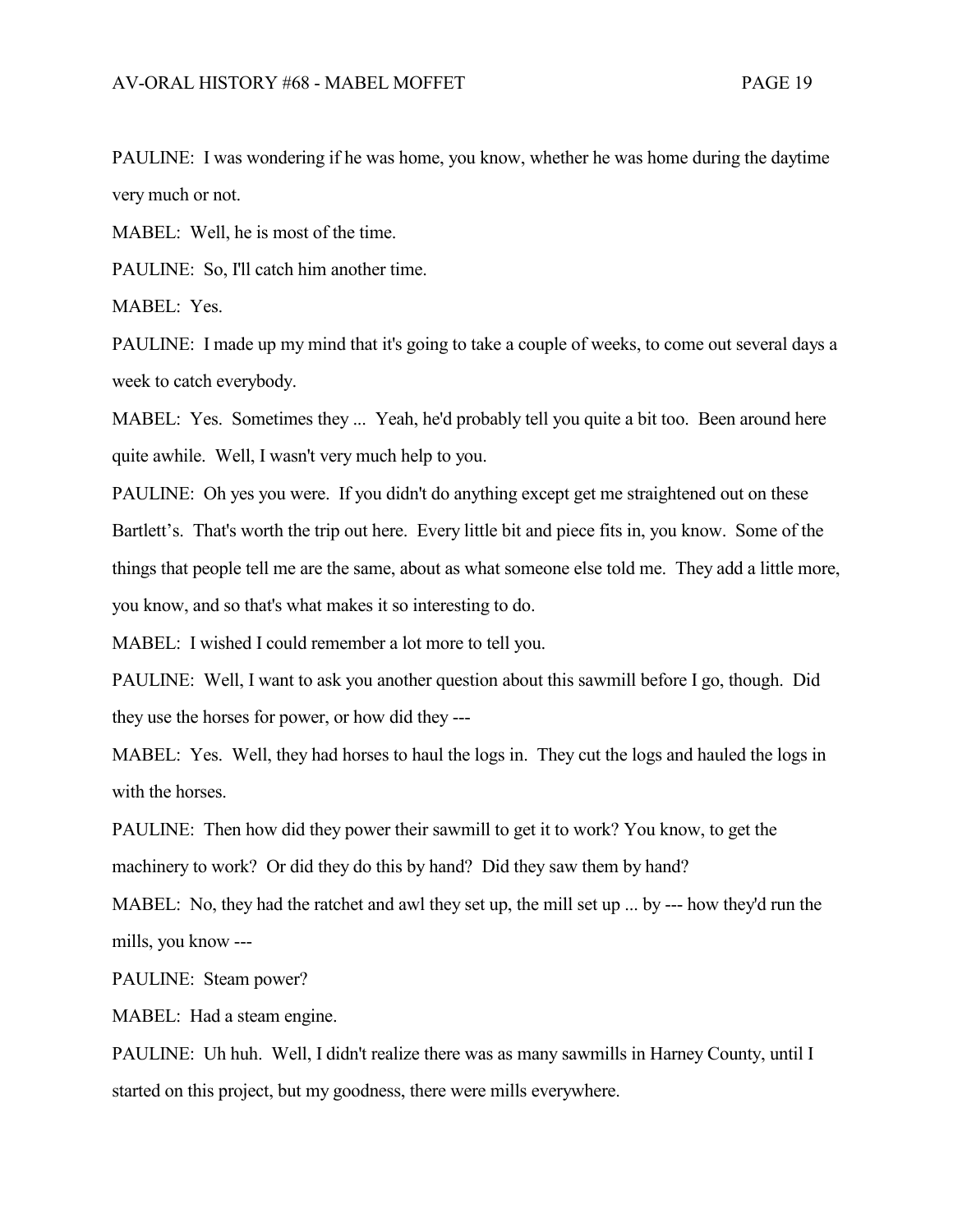MABEL: Yes, there was. I don't know how long they were up there now. I know that they started in there before I even had any children. And then when Jeannie was a baby --- small, I guess, when we left the mill up there. So, it's been quite a while ago. You know, that was quite interesting; they'd cut the logs and haul them in with the horses, you know, and then haul them right down to the skidway where they could get them right into the mill and saw them. Mostly rough lumber. ... Mostly rough lumber.

PAULINE: Uh huh. About how many men did you have working in the mill?

MABEL: Let's see. There was about three or four, I think, about four probably. Four, maybe four or five, somewhere along there. Sometimes they'd need an extra one, they'd have another one or so. PAULINE: Did you do the cooking for the crew?

MABEL: No. Some of the time I did. Yes, some of the time I did.

PAULINE: Did you live right up there close to the mill?

MABEL: Uh huh. Right close, and my folks lived there too. We had a little cabin up there right by their place. Quite a change then and nowadays, wasn't it?

PAULINE: Yes, it is. That's what's so interesting. You know, Ora Dickenson was telling me, and listing off the ones that were down closer into Burns. And then he mentioned the Ott's Mill that he knew was out here.

MABEL: Oh, yes.

PAULINE: But his was the only one he could think of out here, but he knew about that one. But there was, oh, half a dozen mills, little mills here, there, and the other place.

MABEL: Oh, I'll tell you a mill up there, and then they had one up here in Milldale, you know, and then they moved that. Let's see, they had --- they moved Milldale up here.

## SIDE B

MABEL: They moved that from --- Let's see, they had a --- They moved Milldale up here, I guess, and then they moved from up here back up on Calamity someplace up there. And then they moved